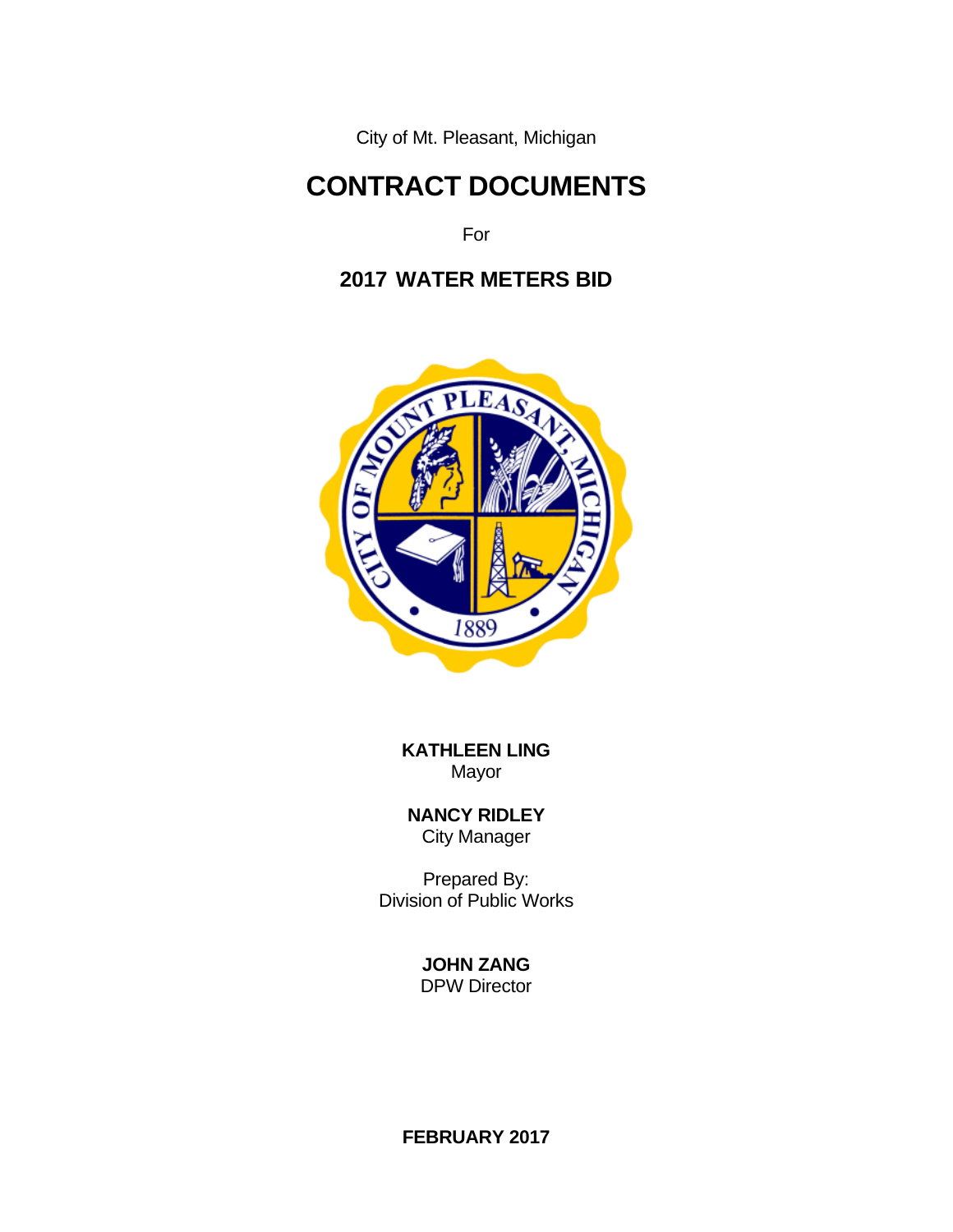City of Mt. Pleasant, Michigan

# **TABLE OF CONTENTS**

## **2017 Water Meters Bid**

# **Bidding Information**

 Notice to Bidders Proposal

## **Specifications**

1-1/2" to 6" Meters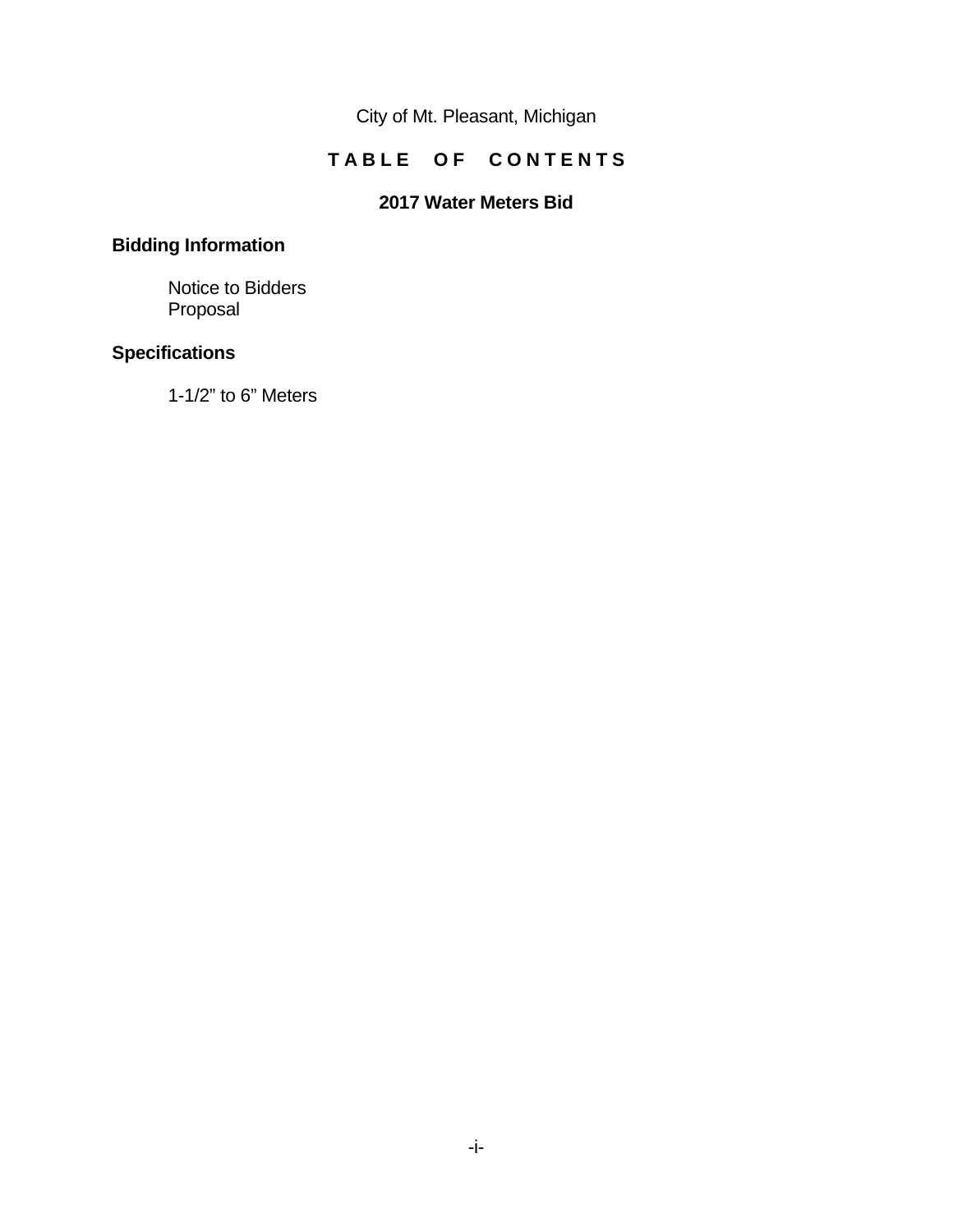

**PUBLIC WORKS**  1303 N. Franklin . 48858-4682 (989) 779-5400 (989) 772-6250 fax

# **N O T I C E T O B I D D E R S**

2017 WATER METERS BID

 The City of Mt. Pleasant, Michigan, is requesting sealed bids at the Office of the City Clerk, City Hall, 320 W. Broadway Street, Mt. Pleasant, Michigan 48858, until 1:30 p.m. (local time), on Tuesday, February 14, 2017, at which time and place the bids will be publicly opened and read. All bids shall be submitted in a sealed envelope, plainly marked "2017 WATER METERS BID – February 14, 2017".

Proposals are solicited on a unit price basis for the following water meter sizes:

1-1/2", 2", 3", 4", and 6" meters

No bid deposit, performance, labor, or material bond will be required.

 Complete specifications are available at the Public Works Building, 1303 North Franklin Street, Mt. Pleasant, Michigan 48858, (989) 779-5401, Monday through Friday, 8:00 a.m. to 4:30 p.m., or can be downloaded free of charge from the City's website at www.mt-pleasant.org and navigate to the Bids and Quotes page from the "Quick Links" section.

 The City of Mt. Pleasant reserves the right to accept or reject any or all bids, to waive any irregularities in the bids, and to select the bid considered most advantageous to the city.

Malcolm Fox **Malcolm** Fox **All Accords** For Malcolm Fox Water Department Supervisor City Clerk (989) 779-5426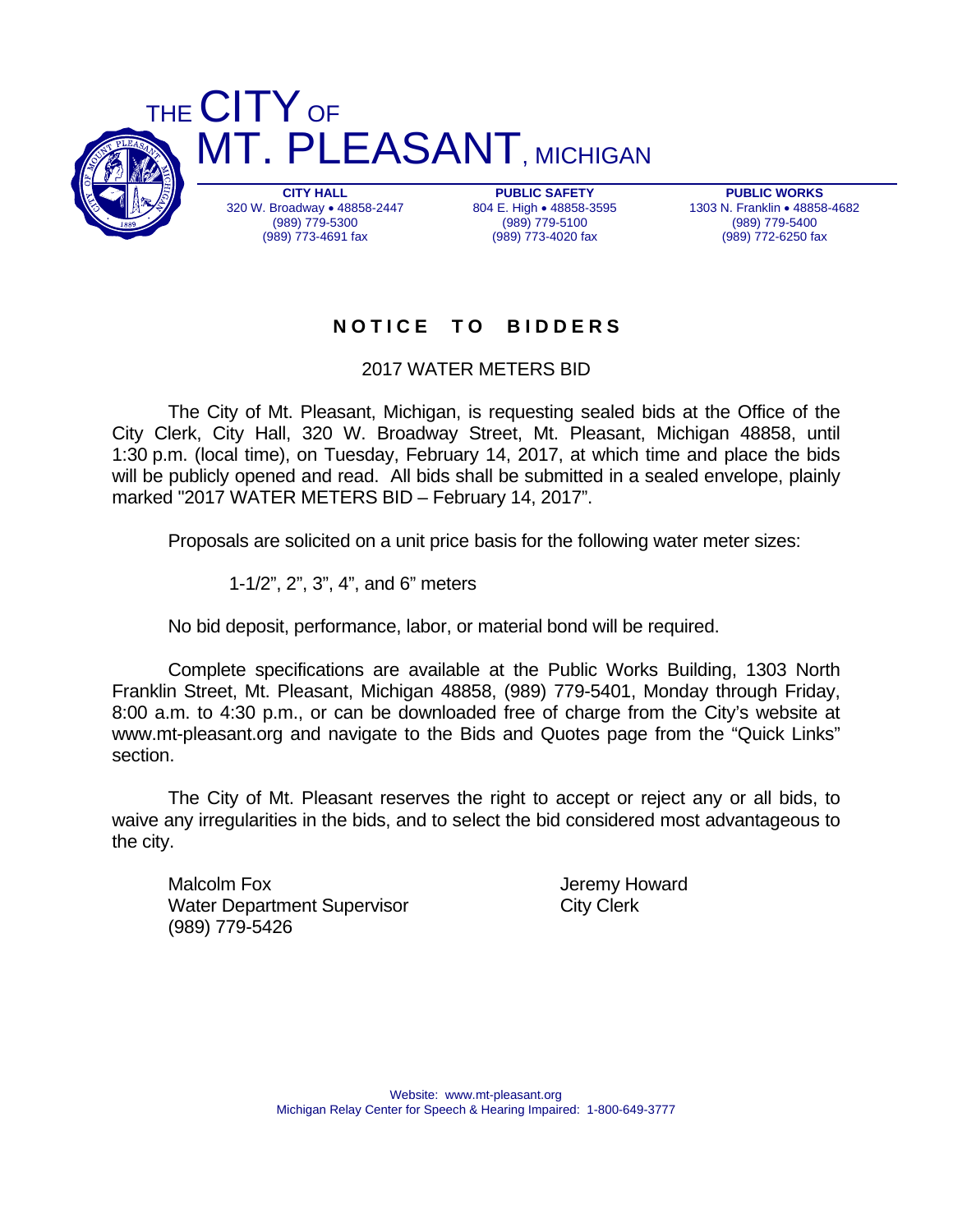#### City of Mt. Pleasant, Michigan BID PROPOSAL 2017 WATER METERS BID

TO: Office of the City Clerk BID DATE: February 14, 2017 City Hall City Hall City Hall City Hall City Hall City Hall City Hall City Hall City Hall City Hall City Hall City Hall City Hall City Hall City Hall City Hall City Hall City Hall City Hall City Hall City Hall City Hall Ci 320 W. Broadway Street Mt. Pleasant, MI 48858

 In accordance with the specifications and other bid requirements heretofore provided, the undersigned agrees to provide the below listed bid items at the price(s) set forth below. **This is a one-year bid to start March 1, 2017 through December 31, 2017.**  This is a firm bid and not subject to withdrawal or change for a period of sixty (60) days.

| <b>QUANTITY</b> | <b>NEPTUNE</b> | <b>SENSUS</b>                                                        |
|-----------------|----------------|----------------------------------------------------------------------|
| each            | $\sim$         | $\frac{1}{2}$                                                        |
| each            | $\mathbb S$    | $\mathbb{S}$                                                         |
| each            | \$             | $\mathbb S$                                                          |
| each            | $\mathbb S$    | $\sim$                                                               |
| each            | $\mathbb S$    | $\sim$                                                               |
|                 |                |                                                                      |
|                 |                |                                                                      |
|                 |                |                                                                      |
|                 |                |                                                                      |
|                 |                |                                                                      |
|                 |                |                                                                      |
|                 |                |                                                                      |
|                 |                |                                                                      |
|                 |                |                                                                      |
|                 |                |                                                                      |
|                 |                | and 100 DOLLARS.<br>AUTHORIZED SIGNATURE <b>AUTHORIZED</b> SIGNATURE |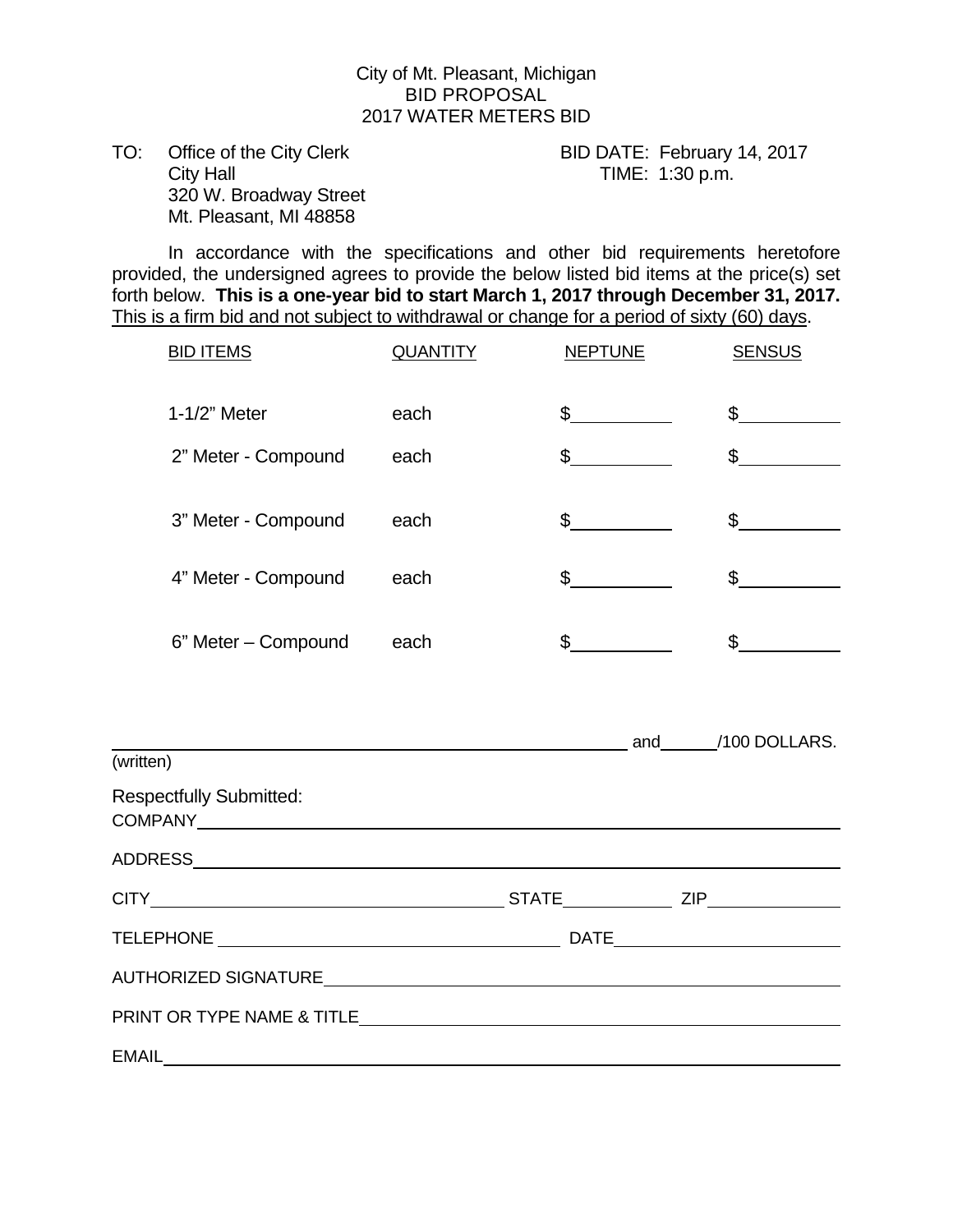#### **City of Mt. Pleasant, Michigan 2017 WATER METERS BID SPECIFICATIONS 1-1/2" TO 6" Water Meters**

**Definitions:** The following definitions shall apply in this Specification. Purchaser: The City of Mt. Pleasant, henceforth known as the City. Vendor: The party supplying water meters.

**Product Specification:** Each Vendor shall provide cold water meters as described in this specification.

1) The water meters shall utilize an encoder head that will be digitally read using a handheld reader. The encoder head shall be capable of future migration to radio technology and capable of transmitting usage down to 0.1 gallons. Only registers without batteries, or registers containing batteries with factory warranties for fifteen (15) years shall be accepted.

2) The water meter shall be read by the City meter reading hardware and software as currently configured (DAP Technologies CE5320 or Trimble Nomad 900 handhelds, Insight R900 route manager software, and BS&A billing software).

- A) No changes to the existing hardware or software shall be required to read the meters and import the data into the City billing system.
- B) The current meter software shall be supported to the same level as provided by the current meter reading software representative by the bidder. This shall include, but not be limited to, on-demand on-site assistance as needed by the City at no additional charge.

3) All water meters (displacement type - magnetic drive 1-1/2") shall be furnished directly to the City by a distributor authorized by the meter manufacturer to conduct business on its behalf in the state of Michigan. The City will not accept meters that are rebuilt, remanufactured, or meters that do not hold a serial number other than that of the original manufacture.

4) All cold water meters (displacement type - magnetic drive 1-1/2") furnished shall be produced from an ISO 9001 manufacturing facility and must conform to the "Standard Specifications for Cold Water Meters" C700, latest revision issued by AWWA or as otherwise stated. The size, capacity, and meter lengths shall be as specified in AWWA Standard C700 (latest revision). The maximum number of disc nutations is not to exceed those specified in AWWA C700 latest revision.

5) All cold water meters (compound type) furnished shall be produced from an ISO 9001 manufacturing facility and must conform to the "Standard Specifications for Cold water Meters" C702 (latest revision) issued by AWWA or as otherwise stated. The size, capacity, and meter lengths shall be as specified in AWWA Standard C702 (latest revision). Compound metes shall have dual measuring elements, consisting of a high flow element, and a low flow element.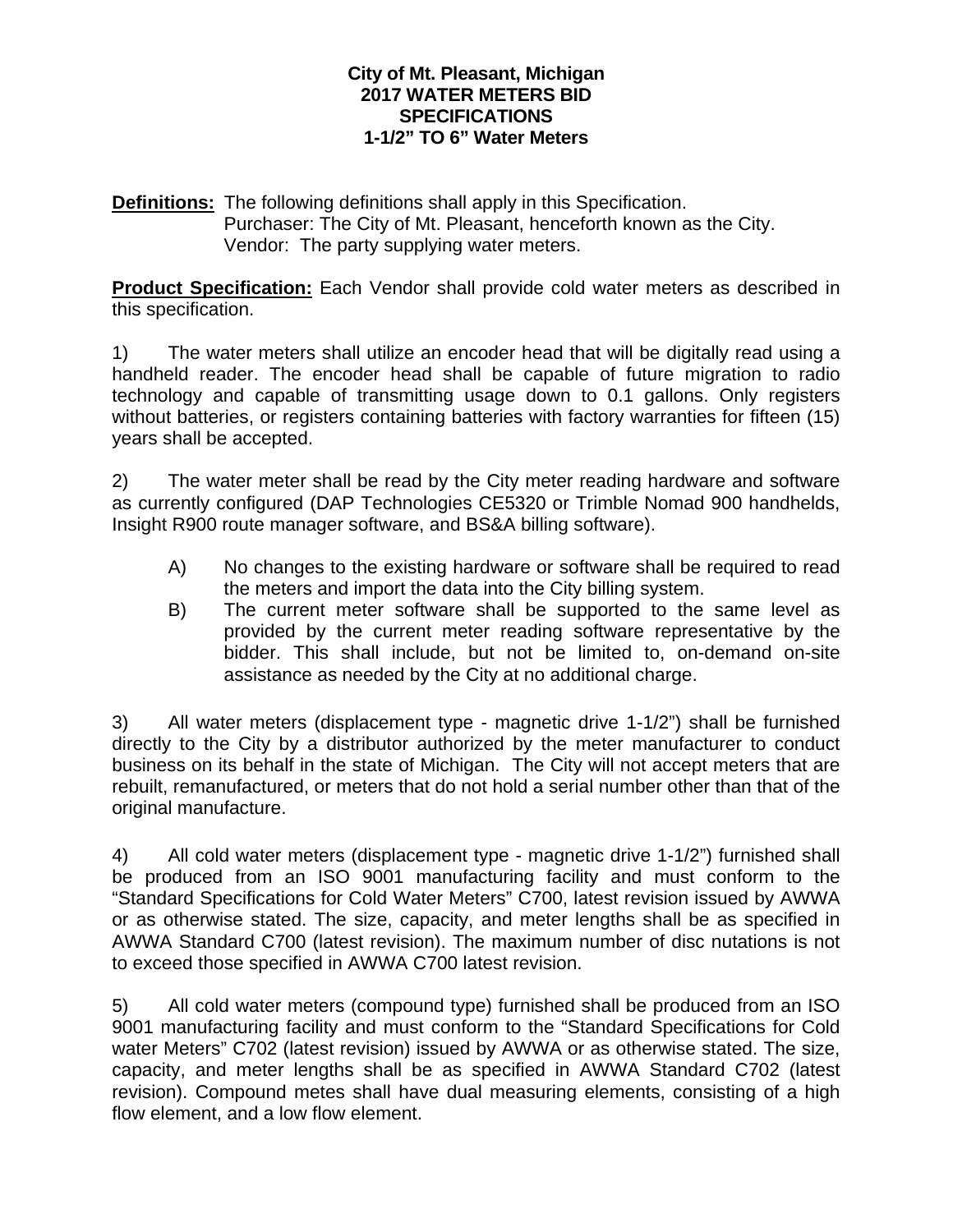6) Allowable meters:

**Sensus Neptune 1986** 

1-1/2" Model SR11 only 1-1/2" Model T10 eCoder only

**Compound: Compound:**

2", 4" and 6" SRH only 2", 4", and 6" Tru-Flo eCoder only

6) Quantity

The City may purchase 500 meters per year, but this quantity is not a guaranteed purchase quantity.

7) Sizes

Provide prices for 1-1/2", 2", 3", 4", and 6" meters. **Please quote only prices for compound meters for 1-1/2"-6" size meters.** 

#### 8) Basis of Award

The award will be to the Vendor with the lowest total cost for the bid for each individual meter brand based upon the City's projected metering needs for the contract period. The City of Mt. Pleasant reserves the right to reject low bids which do not meet specifications.

**Note**: Previous experience and performance may be a factor in making the award. Meter reading software support will be a factor in making the award. Products wholly made in the USA are preferred and may be a factor in awarding the bid.

9) Contract Period

Meter purchase quantities are for estimated purposes only, not a guarantee of actual purchase. The meter purchase price guarantee period is for one (1) year from March 1, 2017 through December 31, 2017.

#### 10) Deliveries

Supply and transport F.O.B. destination, freight, pre-paid to the City of Mt. Pleasant Water Treatment Plant and/or designated area on an as-needed basis. Delivery hours are 8:00 a.m. to 4:00 p.m., unless otherwise scheduled by the City, and will follow a designated truck route within the City limits. All orders shall be complete, and shall be delivered on a timely basis following the order date unless otherwise agreed to by the City. The Water Treatment Plant is located at 4195 South Lincoln Road, Mt. Pleasant.

#### 11) Assignments

The vendor agrees not to assign or transfer this contract or any part thereof without the written consent of the City of Mt. Pleasant. Any unauthorized assignment may subject the contractor to immediate termination.